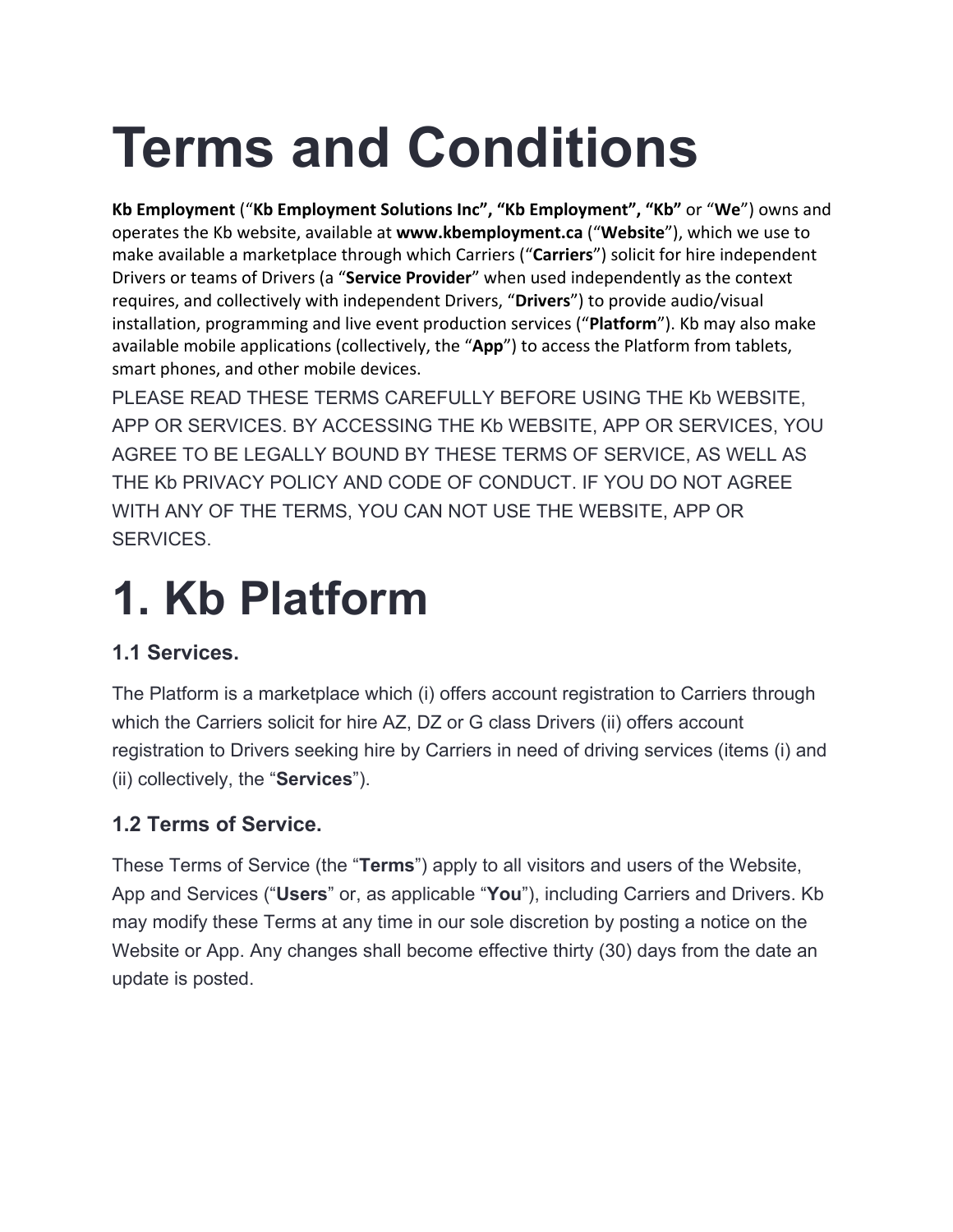## **2. Registration and Profile**

#### **2.1 Eligibility.**

You represent and warrant that You are the age of majority in Your jurisdiction, if You are using the Services on behalf of a company or Service Provider, You represent and warrant that You have full power and authority to act on behalf of the company or Service Provider, including without limitation, the authority to bind the company or Service Provider. By using the Website, App or Services on behalf of any company or on behalf of a Service Provider, You hereby represent and warrant that the individual accepting these Terms is duly authorized to accept the Terms on such third party's behalf and such third party has the full power to enter into these Terms and perform its obligations hereunder.

#### **2.2 Account.**

In order to use Kb Services, You must register for an account as either an Carrier or Driver ("**Account**"). You represent and warrant that all information as may be prompted by any registration forms ("**Registration Data**") is accurate, current, and complete; and (b) You will not distribute your password to any other person, unless such person is part of your company or Service Provider.

#### **2.3 Personal Information.**

When registering with Kb, we may require You to provide us information such as your name, e-mail address, employment history, name of your company or companies, work experience and drivers license type. This information will be collected, used and disclosed in accordance with our Privacy Policy. Certain personal information that You choose to make available to other users will be published on Your Platform profile page. If You provide personal information of a third party (such as personal information of any Service Provider member), You represent and warrant that You have obtained consent from that party to provide the personal information to Kb in accordance with our **Privacy Policy**.

#### **2.4 Billing Information.**

Users shall provide valid credit card information or other acceptable payment information to register (collectively known as "**Billing Information**"), which shall be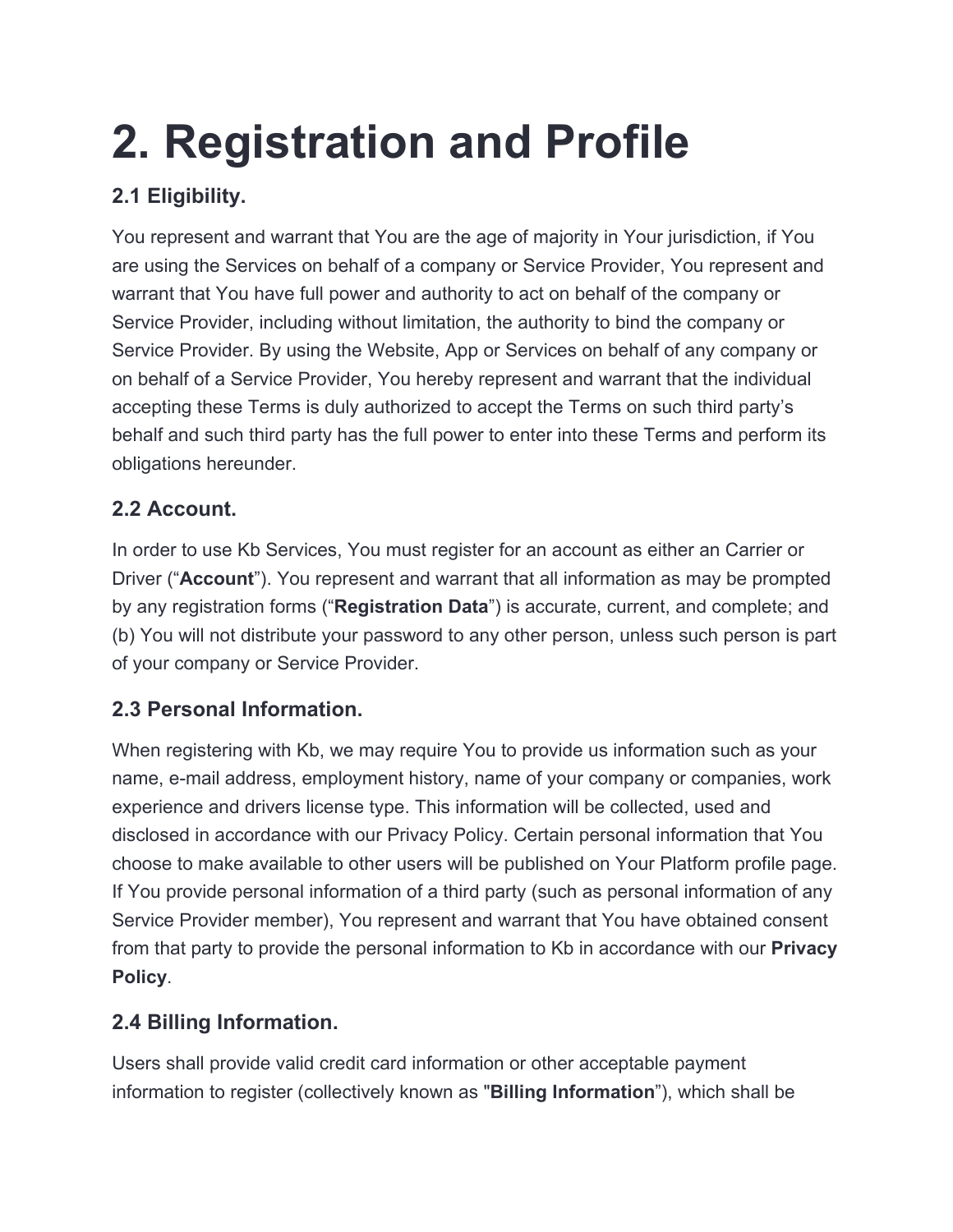provided to Kb's third-party payment processor ("**Payment Processor**") and used for payment of fees owed under for any Services or use of the Platform, as applicable. Users shall promptly advise Kb if their Billing Information changes due to loss, theft, cancellation, expiry or otherwise, and Users shall be liable for any failure to pay Fees caused by out-of-date billing information ("**Payment Failure**") Kb shall not be liable for any Payment Failure, and hereby disclaims all liability for any claim, actions, or charge relating to any Payment Failure.

#### **2.5 Profile Page and Rating and Review Feature.**

Kb may collect feedback and ratings from Carriers and Drivers about their experience working with other Users. Kb may use this feedback to provide other Users with information on Carriers and Drivers. Kb may publish feedback and comments about Users on the Services so that Users may review and evaluate the experiences of other Users. Kb disclaims any liability for any such feedback, and expressly disclaims that feedback are the statements and opinions of third-parties, who are in no way associated with, employed or retained by Kb. If You have any concerns about the feedback that is published about You, please contact us at **info@kbemployment.ca**.

### **3. Jobs**

#### **3.1 Carrier Jobs.**

Carriers seeking Drivers may use the Services to create and publish job pages (known as "**Job Pages**") indicating the job description associated with the job ("**Job**"). Each Job Page shall state the type of employment, drivers license type, years of experience, vehicle type, trailer type, additional skills, location of job, description of job, shift times, wage, quantity of drivers and estimated start and estimated completion date. In addition, the Job Page may specify other terms and conditions for hire of any Driver. Once a Carrier has hired Driver(s) for a specific Job, the compensation information will be included on the Job Page.

#### **3.2 Applications.**

Drivers are notified and can view Job Pages on Kb and submit applications for hire ("**Application**"). The first Driver to accept the Job is awarded the work. The Carrier is then provided contact information, ability to view the full profile of the Driver and communicate via the App.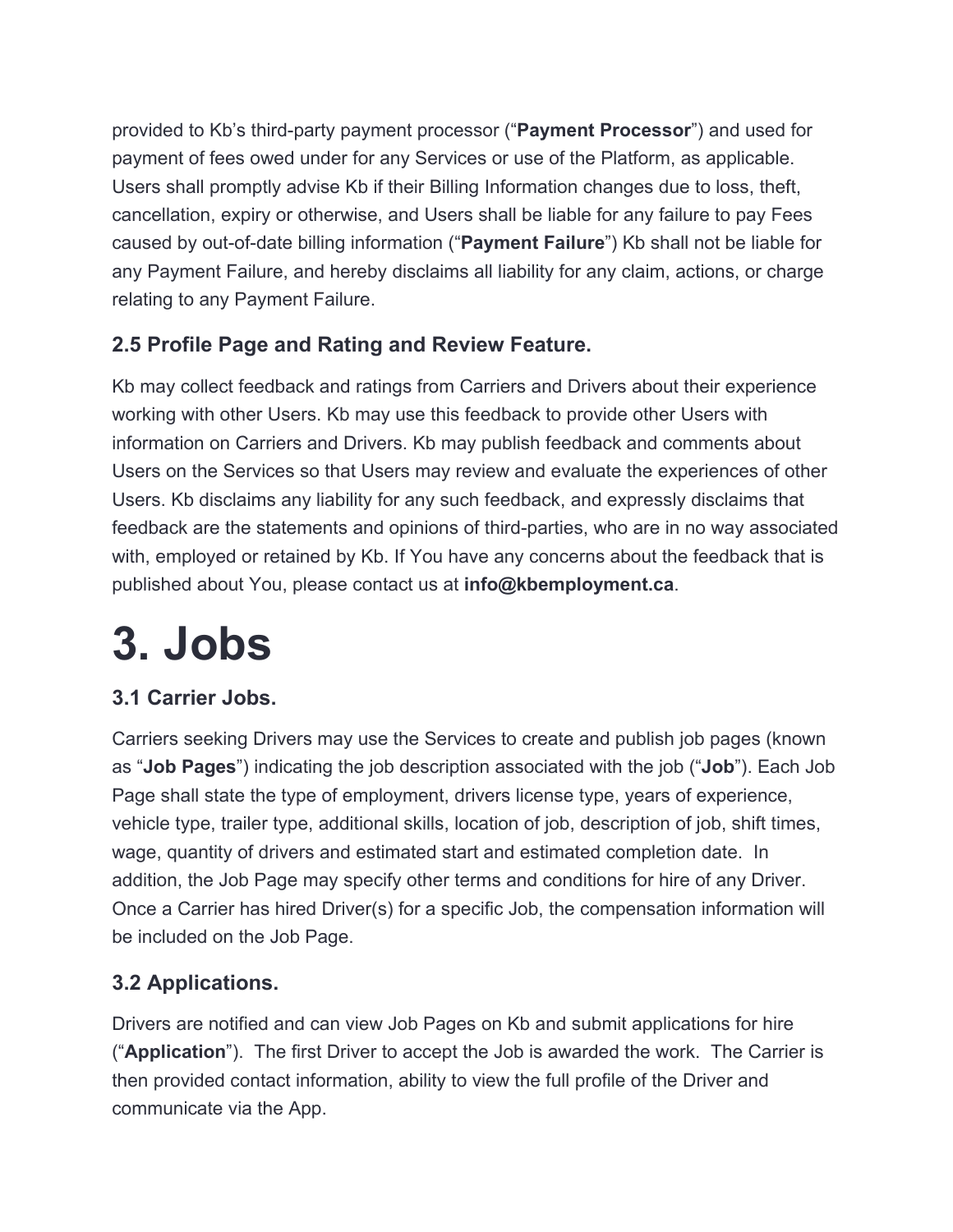### **4. Driver Contracts for Service**

#### **4.1 Marketplace.**

Each Carrier agrees and acknowledges that it shall contract any and all Drivers through Kb that have been discovered and solicited through the platform. Each Driver agrees and acknowledges that it shall be contracted by Kb for any and all jobs assigned to them through the platform.

#### **4.2 Driver.**

In using the Website, Platform and/or the Services, as a driver You agree to:

- 1. I give Kb the permission to send all written communication of temporary assignment details through email notifications.
- 2. I understand that my length of service or assignments is considered temporary. As an Assignment Worker, my assignment may be terminated at any time without notice or pay in lieu of notice. In the event that my employment is terminated, I will be paid in accordance with but limited to the Employment Standards Act, 2000.
- 3. I acknowledge that the working relationship begins with Kb and I agree whether or not in writing to assign me to perform and begin work. Any internal working assessment, testing, internal orientation, interviews, resumes submission and training are not to be construed as the commencement of a working relationship.
- 4. I grant Kb permission to send me all written communication via email. I further acknowledge and confirm that it is my preferred method of communication venue by providing my email address above. Note: If email is not available, I understand all communication will be documented and taken as fact by Kb.
- 5. I understand that I am employed by Kb and not the Carrier site for which I am working and that all assignments are deemed temporary and can end without notice. There are no guarantees.
- 6. I acknowledge that all information provided on this form and any other information supplied to be accurate and true. I grant Kb the permission to verify all statements and call any employer for reference information. To this end, I understand that failure to provide accurate information may result in termination with cause.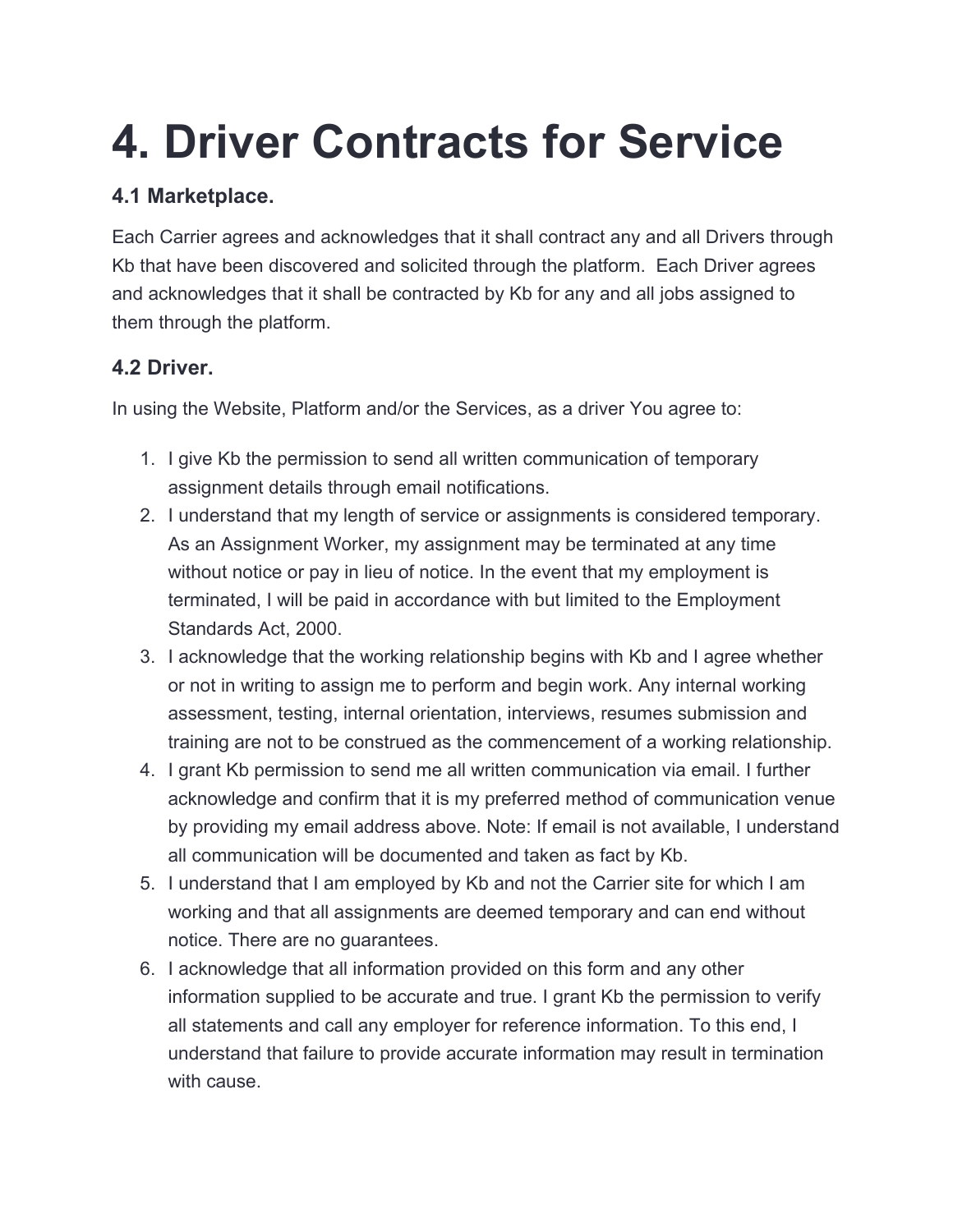- 7. I understand that I am obligated to advise Kb that I will be working elsewhere within a reasonable time.
- 8. I acknowledge and agree that the time the assignment was offered, I was orally provided with Kb's contact information as well as the name of the Carrier I was being assigned to, their contact information, as well as my wage rate, benefits (if applicable), hours of work, pay period, estimated term of the assignment (if applicable), and a general description of the work. This information will be provided in writing as soon as practical. If I don't receive this information within a reasonable time, I must contact the Kb Representative to request a copy of this information.
- 9. I acknowledge and agree that my employment is for a set term specified and that accordingly, at the end of the term, my employment will automatically end and I will not be entitled to any notice of termination nor pay in lieu of such notice, nor any severance pay, pursuant to contract, statute (including but not limited to the Employment Standards Act, 2000), and the common law.

#### **4.3 Carrier.**

In using the Website, Platform and/or the Services, as a Carrier You agree to:

- 1. Kb has no responsibility with regards to shortages or any loss resulting from theft, negligence, loss or damage on the part of the Assignment Worker. As such, it is agreed and understood that the Carrier will provide sufficient insurance to cover all cargo or merchandise handled by any Assignment Worker supplied to the Carrier.
- 2. The Carrier assumes all responsibility for the handling of valuable or negotiable documents, money and securities, etc. It is agreed and understood that Kb will not be responsible for any loss however incurred.
- 3. The Carrier is responsible for advising Assignment Worker on procedures involving company cell phones, 407 and other highway charges, company credit card and expense account. It is agreed and understood that Kb will not be responsible for any loss however incurred.
- 4. If the Carrier uses the services of any Kb Assignment Workers as its direct worker, as an independent contractor, or through any person or firm other than Kb during or within six months from the 1st day the Assignment Worker performed work on the Carrier's site; the Carrier must notify Kb and either (a)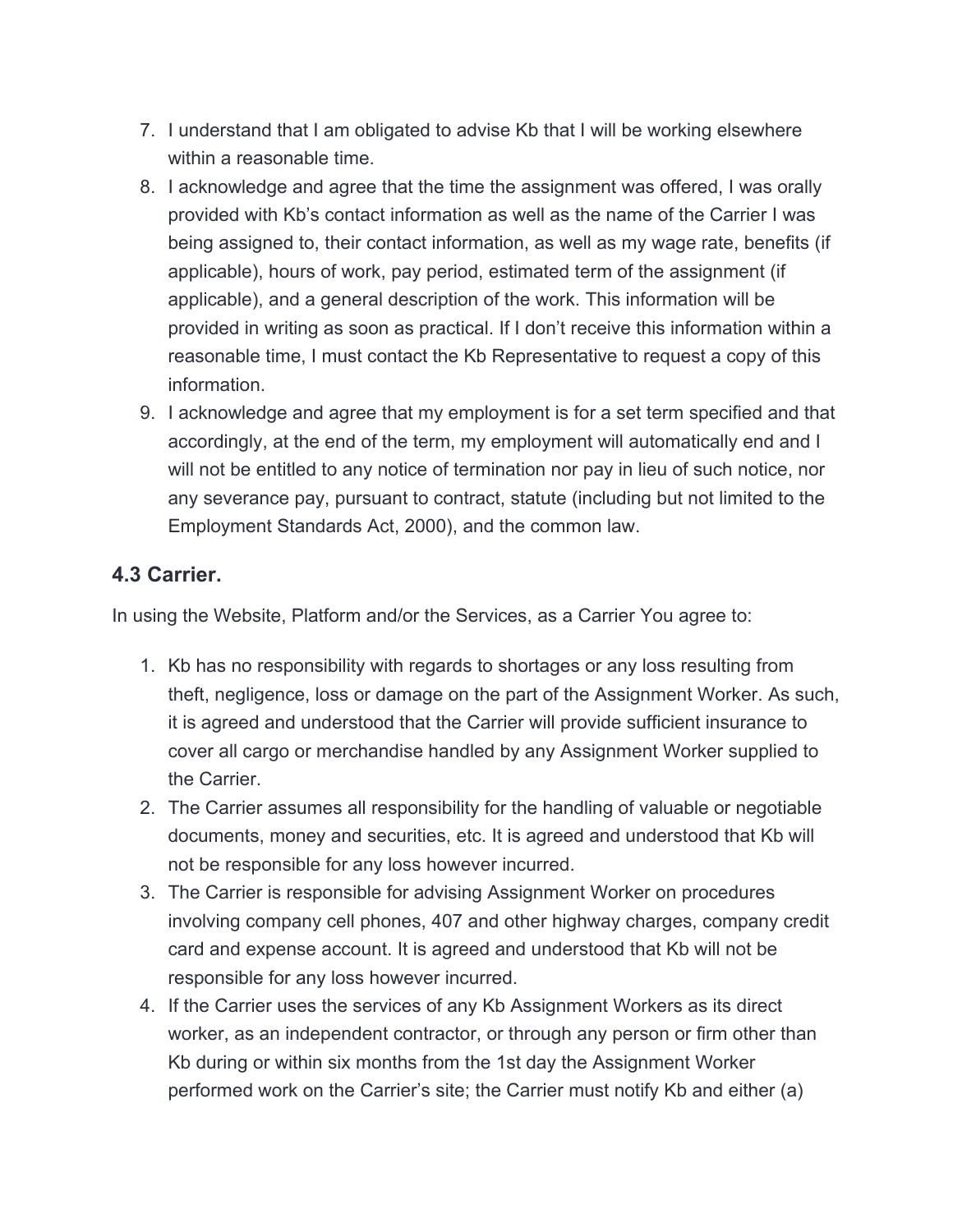continue the Assignment Worker's assignment from Kb for the completion of the agreed upon transfer period; or (b) pay Kb a buyout fee that will be calculated based upon the current buyout schedule.

5. The Carrier will ensure to comply with their responsibilities under the Occupational Health and Safety Act & amp; Regulations (Section 27) and as outlined in Section 74, 13 of Employment Standards Act (Fact Sheet). The Carrier further understands that they are held responsible for failing to comply with their respective obligations under these governing laws and regulations.

#### **4.4 Disclaimer.**

Kb has no control over the conduct of Users or the truth or accuracy of the information that Users post on Kb, including on Job Pages. Kb does not guarantee the true identity of any User. You are responsible for determining the identity and suitability of any person or entity You may contact by means of the Platform. All Drivers are independent third parties who (i) are not agents of Kb; and (ii) have no authority to bind or contract for Kb. Each Driver represents and warrants that it shall not hold itself out as having any authority to act for or on behalf of Kb. Kb does not endorse any persons who use or register for our Services.

#### **4.5 Insurance.**

Each Carrier represents and warrants that, at its sole cost and expense, it maintains appropriate insurance in accordance with industry standards and as required by law. The Carrier will provide sufficient insurance on the Carrier's equipment and/or vehicles (whether owned or leased) with regard to collisions, public liability, property damage, fire and theft and that such coverage will provide Kb with full benefit and protection.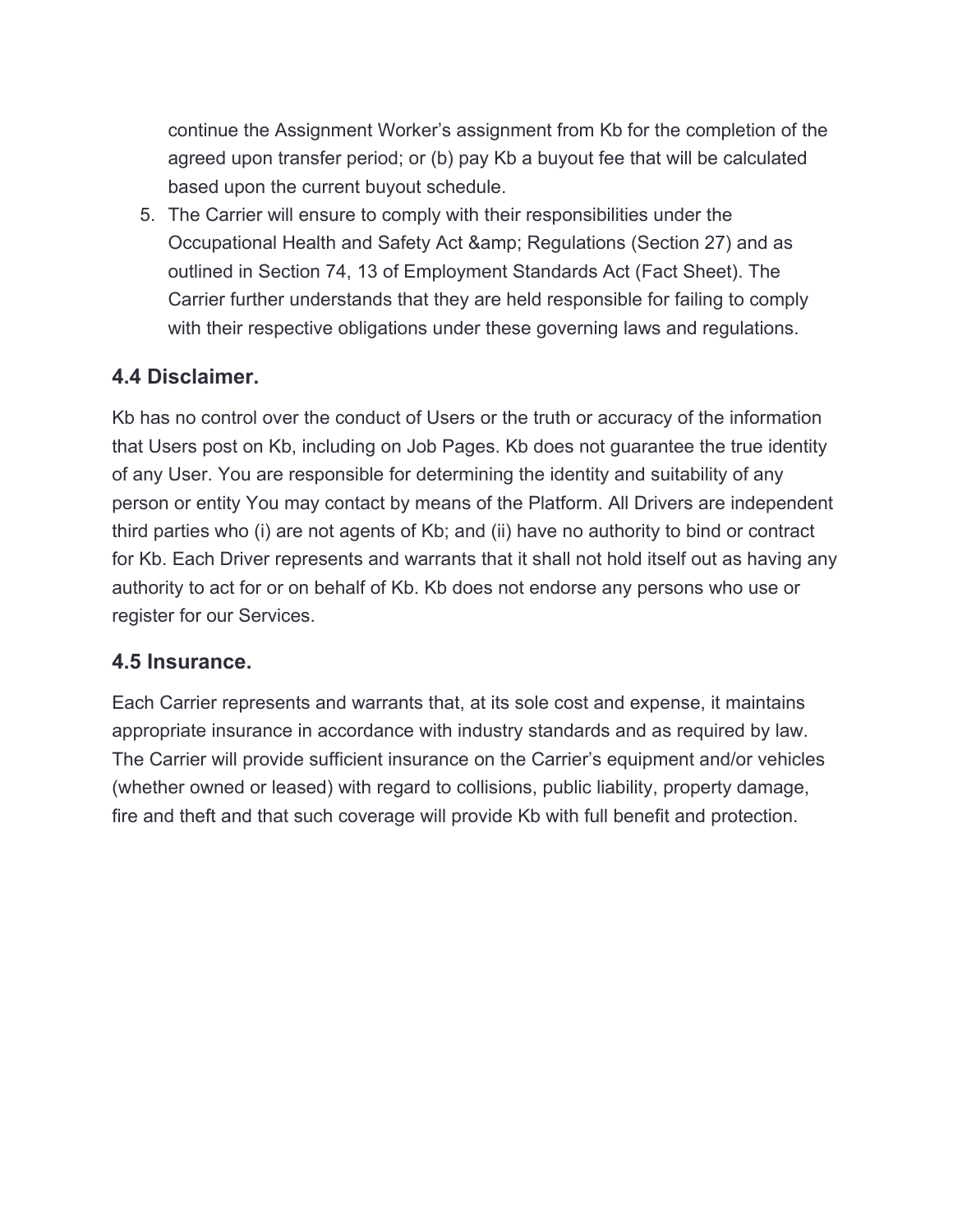### **5. License; Intellectual Property**

#### **5.1 Reservation of Rights.**

The Services and all materials therein or transferred thereby, including, without limitation, software, images, text, graphics, illustrations, logos, patents, trademarks, service marks, copyrights, photographs, audio, videos, and music (the "**Kb Content**"), and all intellectual property rights related thereto, are the exclusive property of Kb and its licensors. Users agree not to use of the Kb Content for any purpose not expressly permitted by these Terms.

#### **5.2 Feedback.**

You may choose to or we may invite You to submit comments or ideas about the Website, App, and Services, including but not limited to, about how to improve the Services or our products ("**Comments**"). By submitting any Comments, You agree that Your disclosure is gratuitous, unsolicited and without restriction and will not place Kb under any fiduciary or other obligation. You further agree that Kb is free to use the Comments without any compensation to You, and Kb is free to disclose the Comments on a non-confidential basis or on any other basis, to anyone.

#### **5.3 User Content.**

Kb does not claim ownership of the data, materials and/or content created, uploaded or otherwise transmitted by You through use of the Kb Website, App or Service, including but not limited to resumes, job descriptions, photos, graphics, designs, drawings, electronic documents and comments ("**User Content**").

#### **5.4 License to User Content.**

Users agree that by using the Website, Platform, App and/or Services, each User grants Kb a worldwide, royalty-free, non-exclusive license to collect, use, reproduce, store, display and sublicense such User Content for the purpose of operating the Website, App and Services.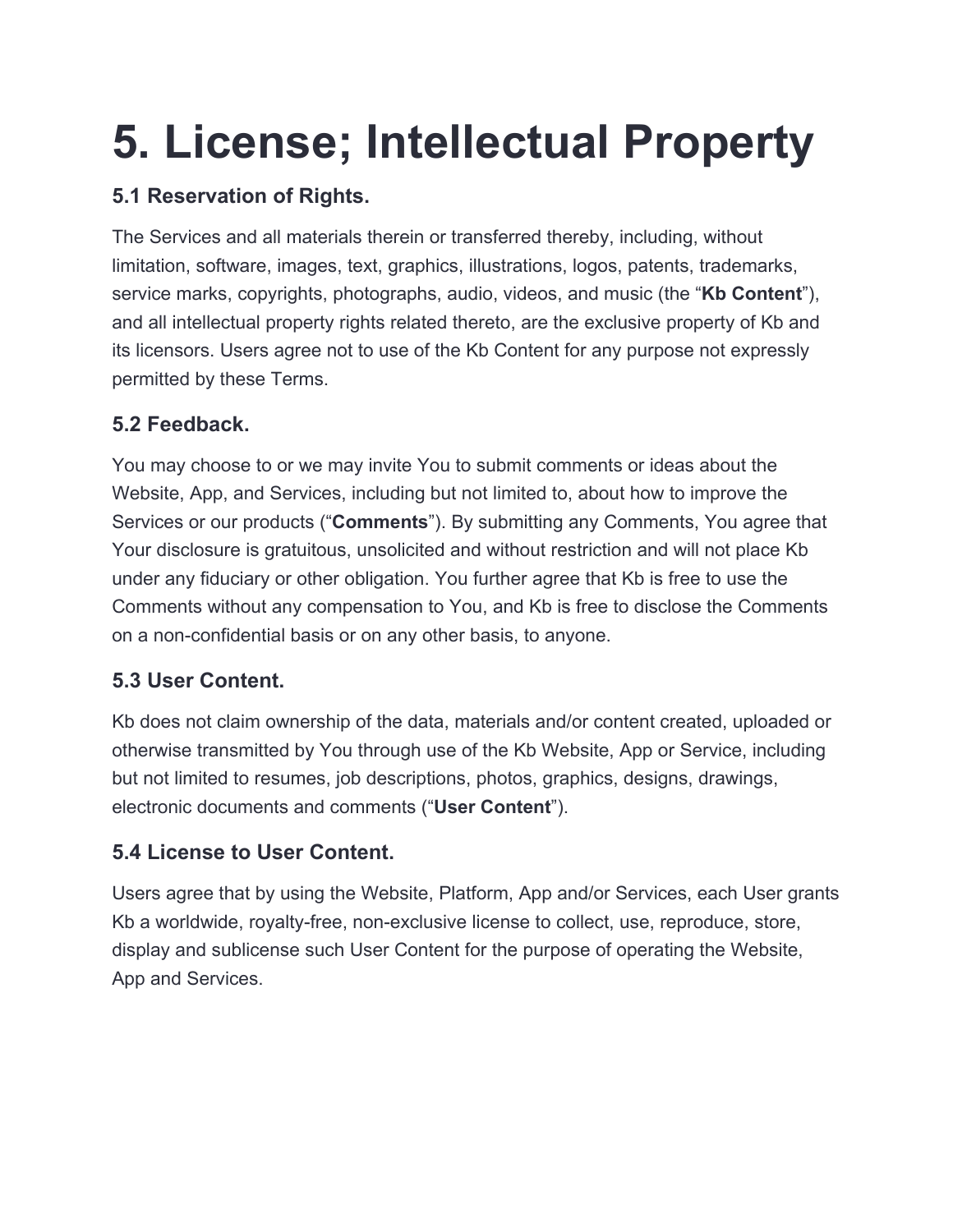### **6. Restrictions**

Kb may impose certain limitations on the use of the Website, Platform, App or Services, including, but not limited to restricting the number of accounts for which You may register, and/or imposing charges for certain features of the Services. You agree to use the Kb Website and the Services only for purposes as permitted by these Terms. Kb reserves the right to modify or impose any limitations on the use of the Kb Website, Platform, App and the Services at any time, with or without notice to You. Kb also reserves the right at all times to terminate any Carriers' or Drivers' use of the Platform at any time without any liability whatsoever to the Carrier or Driver as the case may be. In using the Website, Platform and/or the Services, You agree not to:

(a) intentionally or unintentionally violate any of these Terms, or any local, state, provincial, national or international law or regulation, including without limitation using the capabilities of the Services to transmit any unlawful content, to harass or intimidate others, to spam third parties or to impersonate anyone;

(b) license, sell, rent, lease, transfer, assign or otherwise commercially exploit the Website, Platform, App or the Services;

(c) upload, post, email, transmit or otherwise make available any material that:

- 1. is unlawful, harmful, threatening, abusive, harassing, tortious, defamatory, vulgar, obscene, pornographic, libelous, invasive of another's privacy, hateful, or racially or ethnically objectionable, encourages criminal behavior, gives rise to civil liability, violates any law, or is otherwise objectionable;
- 2. You do not have a right to make available under any law or under a contractual relationship;
- 3. infringes any patent, trademark, trade secret, copyright or other proprietary rights of any party (including privacy rights);
- 4. is or contains unsolicited or unauthorized advertising, solicitations for business, promotional materials, "junk mail," "spam," "chain letters," "pyramid schemes," or any other form of solicitation;
- 5. contains software viruses or any other computer code, files or programs designed to interrupt, destroy or limit the functionality of any computer software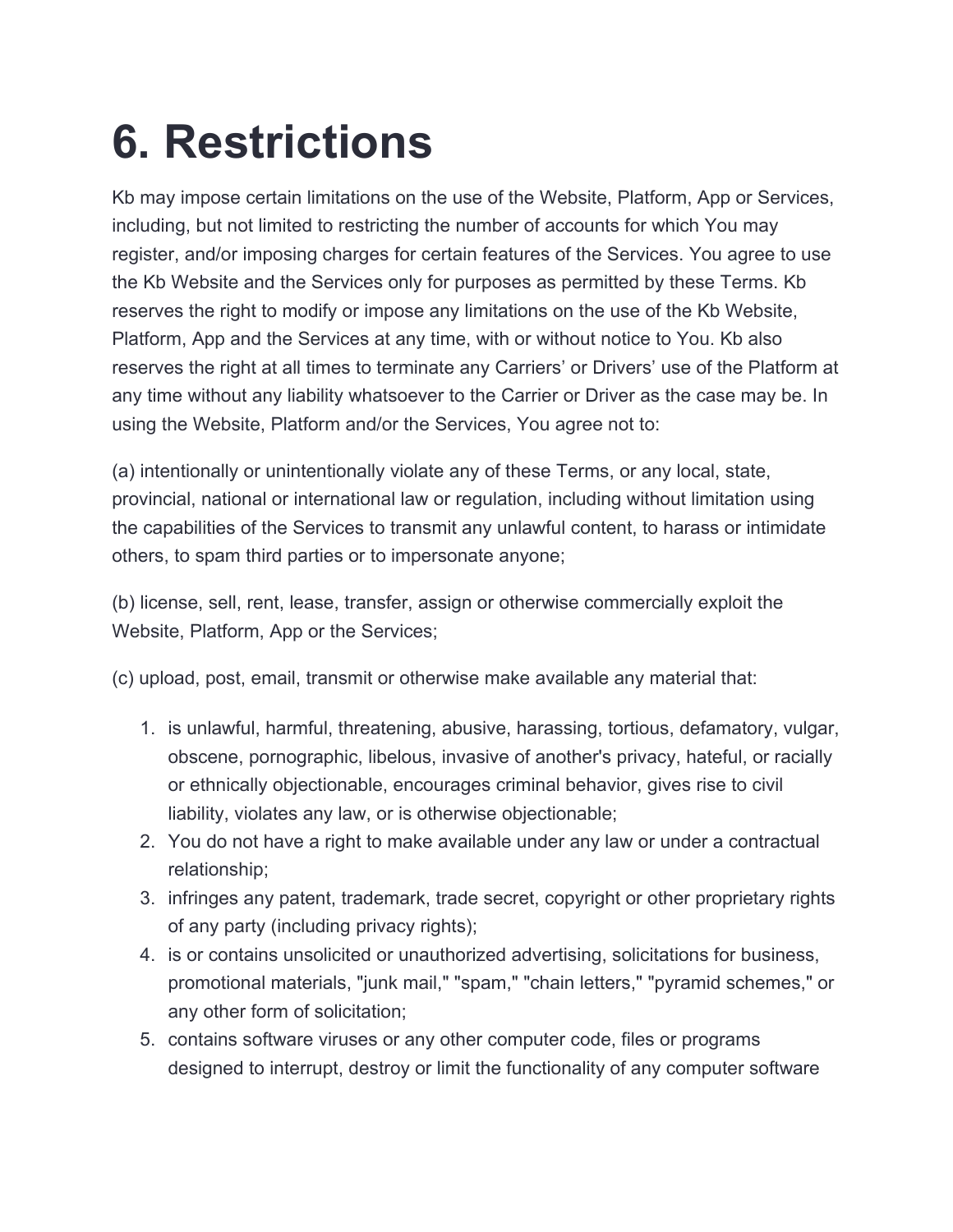or hardware or telecommunications equipment or data or the Website or that of any Users or viewers of the Website or that compromises a User's privacy; or

6. contains any falsehoods or misrepresentations or create an impression that You know is incorrect, misleading, or deceptive, or any material that could damage or harm minors in any way;

(d) or modify, translate, make derivative works of, disassemble, decompile, reverse compile or reverse engineer any part of the Website, Platform, App or any software provided by us;

(e) use the Services to transmit, distribute, post or submit any information concerning any other person or entity, including without limitation, photographs of others without their permission, personal contact information or credit, debit, calling card or account numbers;

(f) "stalk" or harass any other user of the Services or collect or store any information about any other user other than for purposes of transacting with one another;

(g) register for more than one user account or register for a user account on behalf of an individual other than Yourself;

(h) impersonate any person or entity, or falsify or otherwise misrepresent Yourself or Your affiliation with any person or entity;

(i) use automated scripts to collect information or otherwise interact with the Service or the Site;

(j) use Kb to find Driver for a Job and then complete the transaction offline in order to circumvent Your obligation to pay for the Service;

(k) submit any Job Page with a false or misleading compensation associated with the Job, or submit any Job Page with a compensation that You do not intend to honour; or

(l) advocate, encourage, or assist any third party in doing any of the foregoing.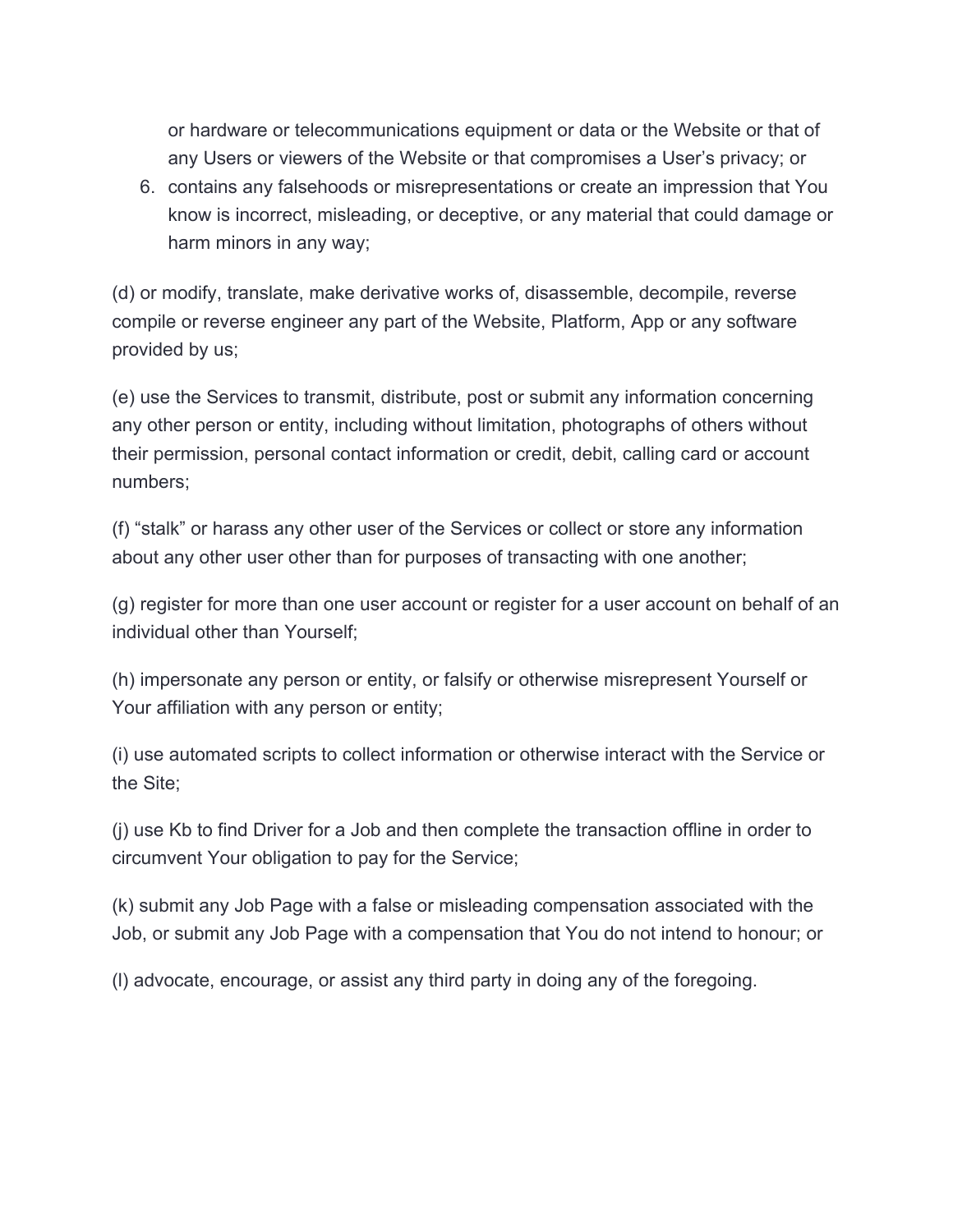## **7. Indemnity**

Each of the Users, Drivers, and Carriers (each an "**Indemnifying Party**") agrees to defend, indemnify and hold Kb, its affiliates, subsidiaries, directors, officers, employees, agents, partners and licensors (each an "**Indemnified Party**") harmless from any claim or demand, including reasonable legal fees, made by a third party, relating to or arising from: (a) any content an Indemnifying Party creates, submits, posts, transmits, or otherwise makes available through the Website, Platform, App or Services; (b) Indemnifying Party's use of the Website, Platform, App or Services; (c) any dealings between an Indemnifying Party and any persons whom it sends or otherwise transmits links or any content to using the Service, including without limitation claims relating to misrepresentation; (d) any violation by an Indemnifying Party of these Terms; (e) Indemnifying Party's violation of any rights of another; (f) any claim, lawsuit, or levy brought by a third-party against an Indemnified Party for failure to pay any tax, import, or tariff obligation of an Indemnifying Party; or (g) Indemnifying Party's violation of any contract it enters into with another User of the Service, Platform or Website. This obligation shall survive the termination or expiration of these Terms and/or each Indemnifying Party's use of the Services, Platform, or Website.

### **8. Term; termination**

#### **8.1 Termination by Kb.**

Kb may, at any time and for any reason or no reason, without prior notice, immediately suspend all or a portion of a User's Account and/or access to the Website, Platform, App or Services. Any such termination or suspension shall be made by Kb in its sole discretion, and Users agree that Kb will not be responsible to a User or any third party for any damages that may result or arise out of such termination or suspension of a User's Account and/or access to the Services, Website, or Platform.

#### **8.2 Closing of Account by User.**

At any time a User may terminate and close the User's Account, provided that the Account is in "good standing". An Carrier's Account will be considered to be in good standing if (a) there are no active Job Pages; (b) there are no active outstanding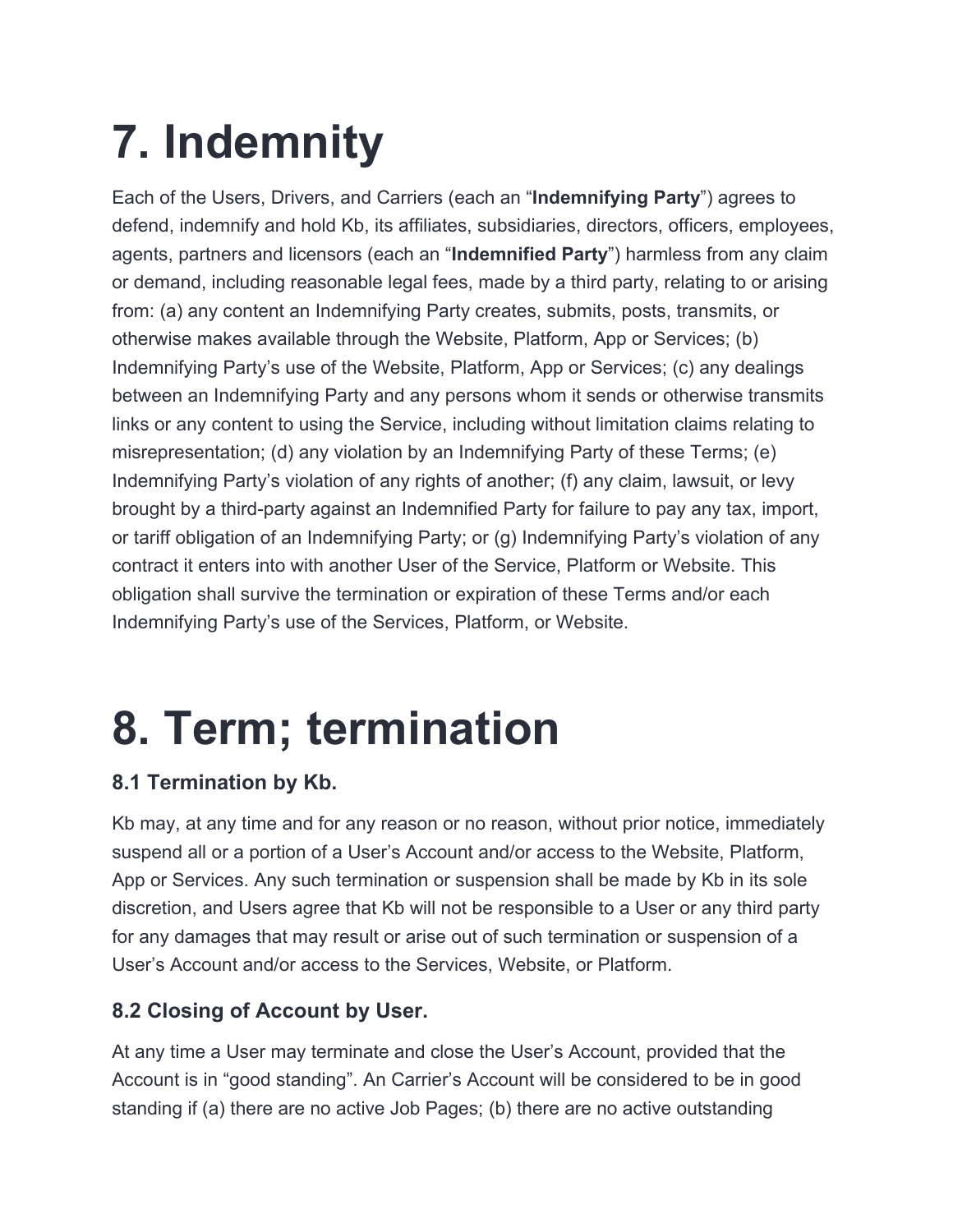payments owed to Drivers; and (c) there are no outstanding fees owed to Kb. A Driver's Account will be considered to be in good standing if (x) there are no active Jobs that have not been completed; and (y) there are no outstanding fees owed to Kb. If a User's Account is not in good standing, but the User wishes to terminate and close the User's Account, the User agrees to take all actions necessary to bring the User's Account into good standing, including without limitation, the immediate payment of all outstanding fees owed to Kb; provided, however, User agrees and acknowledges that closing of the User's Account shall not terminate any obligation that is indicated by these Terms to survive after the User's Account is closed.

### **9. Third-party content**

#### **9.1 Advertisements.**

You acknowledge and agree that the Website may contain advertisements from both Carriers and from other third parties. If You elect to have any business dealings with anyone whose products or services may be advertised on the Website, You acknowledge and agree that such dealings are solely between You and such third party and You further acknowledge and agree that Kb shall not have any responsibility or liability for any losses or damages that You may incur as a result of any such dealings.

#### **9.2 Links.**

The Website and App may contain links to other websites that are not owned or controlled by Kb. Users agree that in no event shall any reference to any third party, advertisement, third-party product or service be construed as an approval or endorsement by Kb of that third party, third-party product or service. Users agree that Kb is not responsible for the content of any linked websites. Any third-party websites or services accessed from the Website or App are subject to the terms and conditions of those websites and or services and You agree to be bound by and comply with those terms and conditions. The presence on the Website or App of a link to any other website(s) or any advertisements does not imply that Kb endorses or accepts any responsibility for the content or use of such websites, and You hereby agree to release Kb from all liability and/damages that may arise from Your use of such websites or receipt of services from any such websites.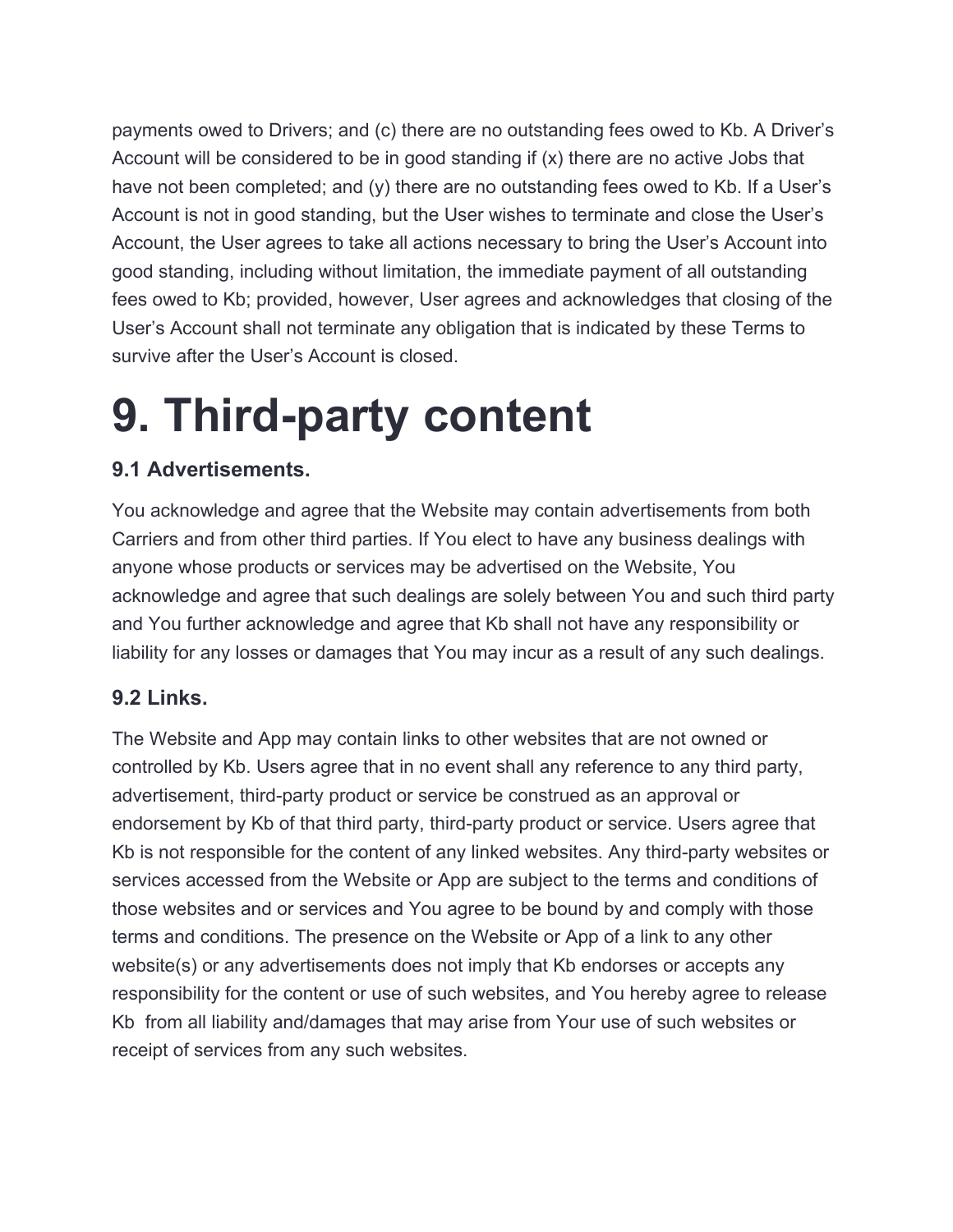### **10. Disclaimer of warranties and conditions**

THE WEBSITE, PLATFORM, SERVICES AND APP ARE PROVIDED "AS IS" AND ON AN "AS AVAILABLE" BASIS. Kb SPECIFICALLY DISCLAIMS ALL REPRESENTATIONS, WARRANTIES AND CONDITIONS OF ANY KIND RELATING TO THE WEBSITE, PLATFORM, APP AND THE SERVICES, INCLUDING BUT NOT LIMITED TO ANY IMPLIED WARRANTIES OR CONDITIONS OF MERCHANTABILITY OR MERCHANTABLE QUALITY, SATISFACTORY QUALITY OR FITNESS FOR A PARTICULAR PURPOSE

ANY MATERIAL TRANSMITTED, STORED, ACCESSED OR OTHERWISE MAINTAINED THROUGH THE USE OF THE SERVICES IS DONE SO AT YOUR OWN DISCRETION AND RISK, AND YOU WILL BE SOLELY RESPONSIBLE FOR ANY DAMAGE TO YOUR DEVICE OR LOSS OR CORRUPTION OF DATA THAT RESULTS FROM ANY SUCH USE OF THE WEBSITE, PLATFORM, APP OR SERVICES. NO ADVICE OR INFORMATION, WHETHER ORAL OR WRITTEN, OBTAINED BY YOU FROM Kb OR THROUGH OR FROM THE SERVICES SHALL CREATE ANY WARRANTY OR CONDITION NOT EXPRESSLY STATED IN THESE TERMS.

## **11. Limitation of Liability**

UNDER NO CIRCUMSTANCES SHALL Kb BE LIABLE FOR ANY DAMAGES WHATSOEVER, INCLUDING, WITHOUT LIMITATION, ANY DAMAGES THAT RESULT FROM (I) YOUR USE OF OR YOUR INABILITY TO USE THE WEBSITE, PLATFORM, APP OR THE SERVICES, (II) THE COST OF PROCUREMENT OF SUBSTITUTE GOODS, DATA, INFORMATION OR SERVICES, (III) ERRORS, MISTAKES, OR INACCURACIES, (IV) PERSONAL INJURY OR PROPERTY DAMAGE OF ANY KIND WHATSOEVER ARISING FROM OR RELATING TO YOUR USE OF THE SERVICES, ANY BUGS, VIRUSES OR OTHER FILES OR DATA THAT MAY BE HARMFUL TO COMPUTER OR COMMUNICATION EQUIPMENT OR DATA THAT MAY HAVE BEEN TRANSMITTED TO OR THROUGH THE WEBSITE, APP, OR PLATFORM, OR (V) ANY DEALINGS OR TRANSACTIONS BETWEEN YOU AND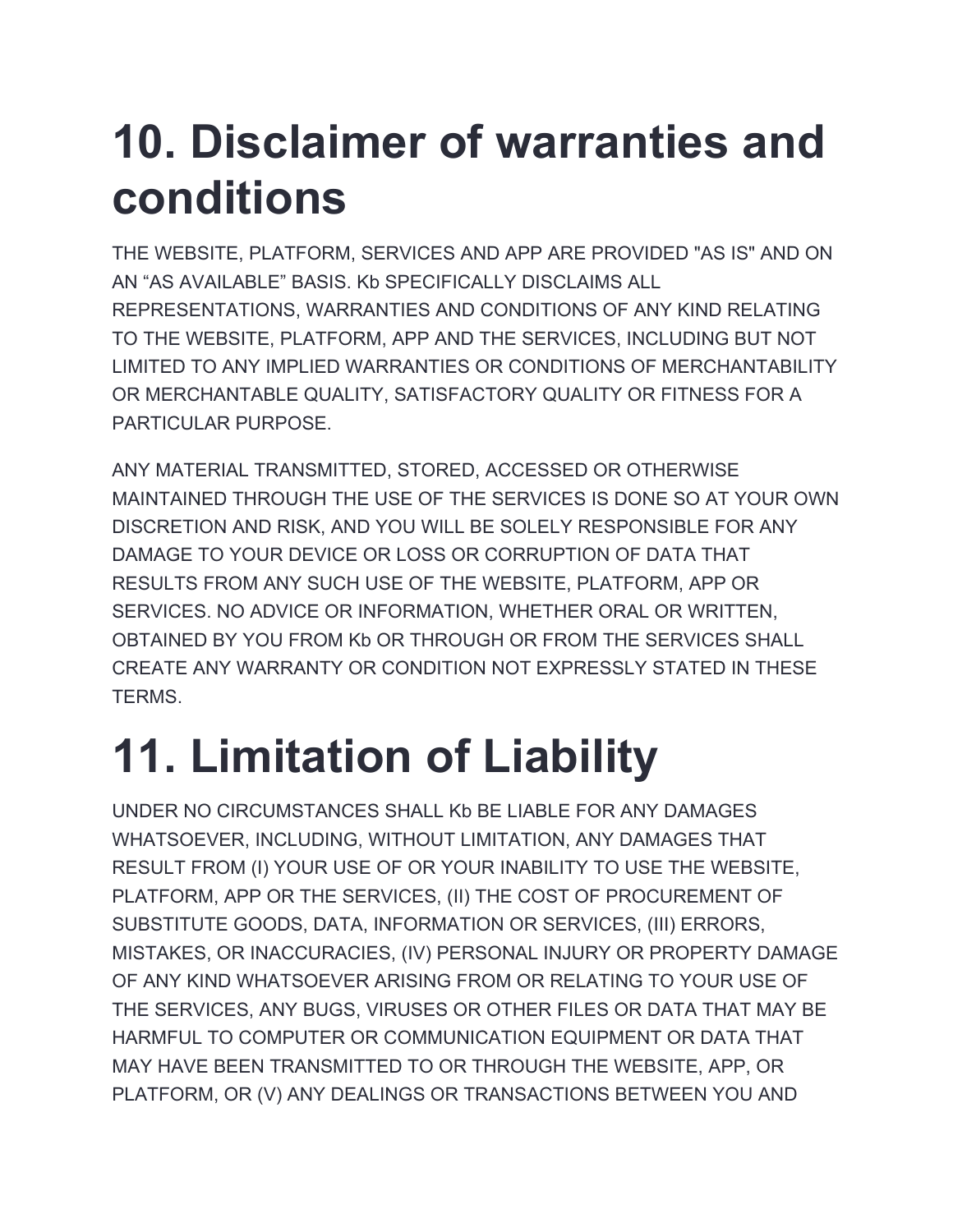ANY PERSONS OR USERS WHOM YOU SEND OR TRANSMIT ANY CONTENT TO USING THE SERVICE, WEBSITE, APP, OR PLATFORM, INCLUDING WITHOUT LIMITATION ANY PRODUCTS OR SERVICES OFFERED BY YOU TO SUCH PERSONS.

NOTWITHSTANDING ANYTHING TO THE CONTRARY CONTAINED HEREIN, KB EMPLOYMENT'S LIABILITY TO YOU FOR ANY DAMAGES ARISING FROM OR RELATED TO THIS AGREEMENT (FOR ANY CAUSE WHATSOEVER AND REGARDLESS OF THE FORM OF THE ACTION), WILL AT ALL TIMES BE LIMITED TO THE GREATER OF (A) FIVE HUNDRED UNITED STATES DOLLARS (\$500 USD) OR (B) AMOUNTS YOU HAVE PAID Kb IN THE 12 MONTHS PRIOR TO THE EVENT GIVING RISE TO THE CLAIM (IF ANY). THE FOREGOING LIMITATIONS SHALL APPLY TO THE FULLEST EXTENT PERMITTED BY APPLICABLE LAW.

SOME JURISDICTIONS DO NOT ALLOW THE EXCLUSION OR LIMITATION OF LIABILITY FOR INCIDENTAL OR CONSEQUENTIAL DAMAGES, AS SUCH, TO THE EXTENT SUCH EXCLUSIONS OR LIMITATIONS ARE SPECIFICALLY PROHIBITED BY LAW, SOME OF THE EXCLUSIONS OR LIMITATIONS SET FORTH BELOW MAY NOT APPLY TO YOU.

### **12. Governing Law; Jurisdiction**

This Agreement shall be governed by the laws in effect in the Province of Ontario, Canada. No choice of laws rules of any jurisdiction shall apply to this Agreement. Subject to the Arbitration terms below, the courts of the Province of Ontario located in Toronto shall have jurisdiction over any legal action or proceeding arising out of or relating to these Terms, the Kb Website or the Services and You consent to the jurisdiction of such courts for any such action or proceeding. You waive all rights that You may have or that may hereafter arise to contest such jurisdiction of such courts. The parties waive any right to a jury trial with respect to any action brought in connection herewith. The application of the United Nations Convention on Contracts for the International Sale of Goods to this Agreement is expressly excluded. You agree that any claim or cause of action arising out of or related to these Terms or the use of the Services must be filed within one (1) year after the cause of action arose or be forever barred.